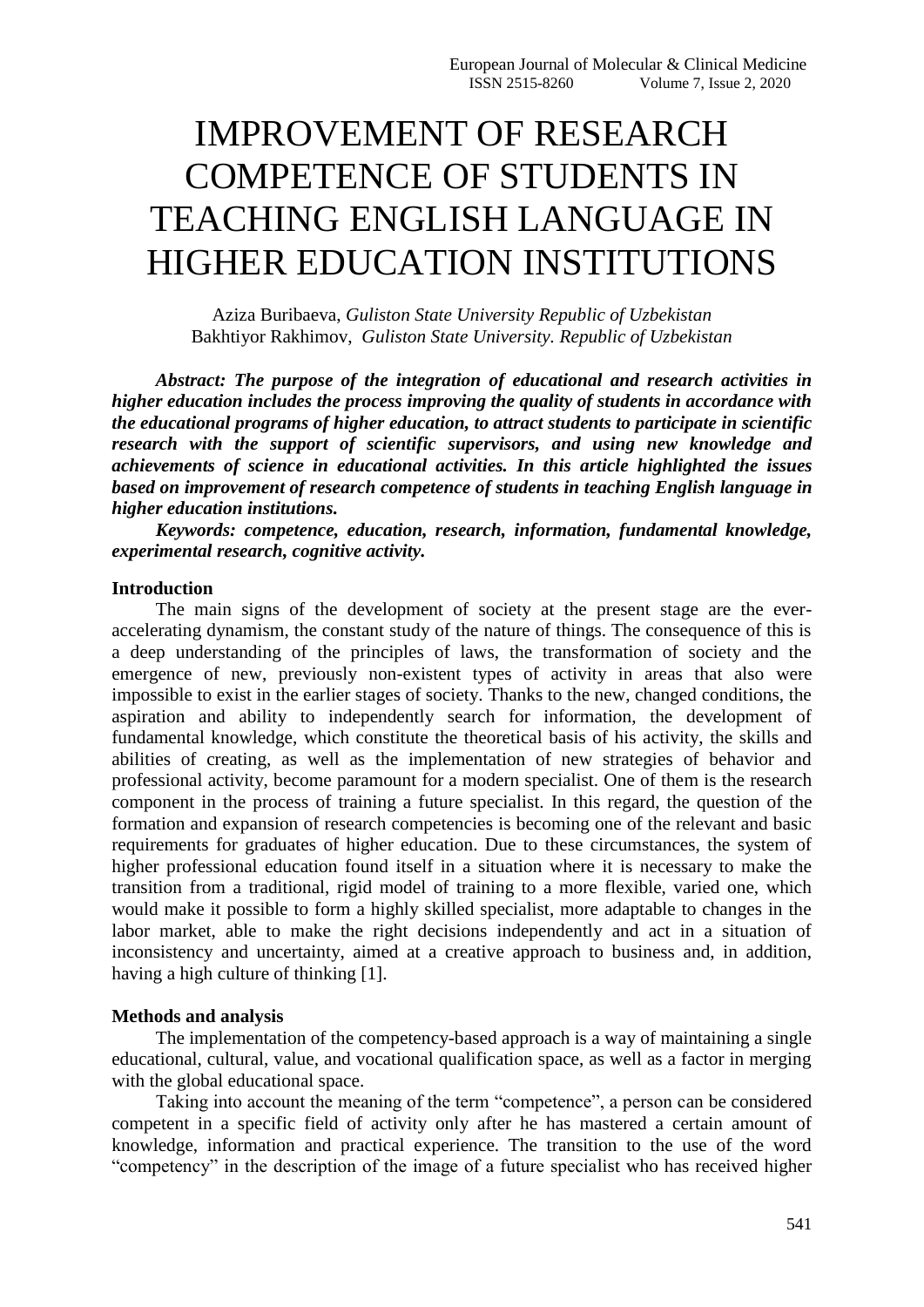education in accordance with the educational standard of the third generation provides a wider field of activity for the specialist.

We support the opinion of modern scientists that competency is the quality of a person who has a certain level of education, and manifests itself in the ability and readiness (based on the education received) for effective (productive, successful) activities, taking into account its social significance and all social risks that could potentially be associated with this professional activity. The organization of the preparation process, taking into account all the peculiarities of the formation and development of students' research competence in the context of university education, makes it possible to ensure a gradual transition of students from educational research to really real scientific research of production problems existing at this stage; to relevant scientific developments that can be introduced into the production process with the goal of optimizing it, which will generally increase the level of readiness of graduates for professional activities. The choice of teaching methods used is determined by such factors as the motivational and psychological mood of students to master new knowledge, the level of basic knowledge of students, the nature of perception of scientific material, external circumstances, and also many other reasons [2].

The importance of monitoring research work as the main direction of the formation of professional competence of a student at a university is as follows:

Set of educational factors of professional competence of future specialists was developed and tested during research work with the aim of organizing the educational process, which is aimed at realizing the scientific potential of students;

- a description is given of the methods of organizing independent research work of students in the process of studying the main professional disciplines that contribute to the maximum disclosure of the creative and research potential of students, on the basis of which the educational program implemented at the university faculties was developed;
- the complex of interrelated conditions of the experimental research base was checked through monitoring of student professional competence. A set of diagnostics is also highlighted to determine the levels of this phenomenon, which allowed its use in practical educational and pedagogical activities.

Research activity is a unique way to realize the professional competence of university students, is a model of self-realization of the creative potential of both students and teachers. This model is aimed at the comprehensive disclosure of research abilities, as well as personality traits as a future qualified specialist, which, without a doubt, contributes to students gaining their own worldview.

In recent years, a set of innovative teaching technologies has been created in pedagogical practice, as well as the corresponding forms, means and methods that affect the development of students' research culture. These include various teaching technologies concentrated learning, heuristic learning, a large list of special techniques and methods that form students' creative abilities.

Among them, one can single out the technology of project training, which has great potential in the diverse development of the young generation, including research competencies. The relevance of the ideas of project training is also determined by the social transformations taking place in the process of development of modern society. The phase of social development is characterized by the fact that there is a formation of a paradigm shift, the evolutionary transition of society to new rails of development, with a scientific and technical culture corresponding to this period. Designing at the present stage can be called a lifestyle, and a new formation comes not only from designers or constructors, but also from specialists in the humanities, lawyers, managers, etc. Hence the concept of "design culture", which designates the phenomenon of the century from the point of view of culture.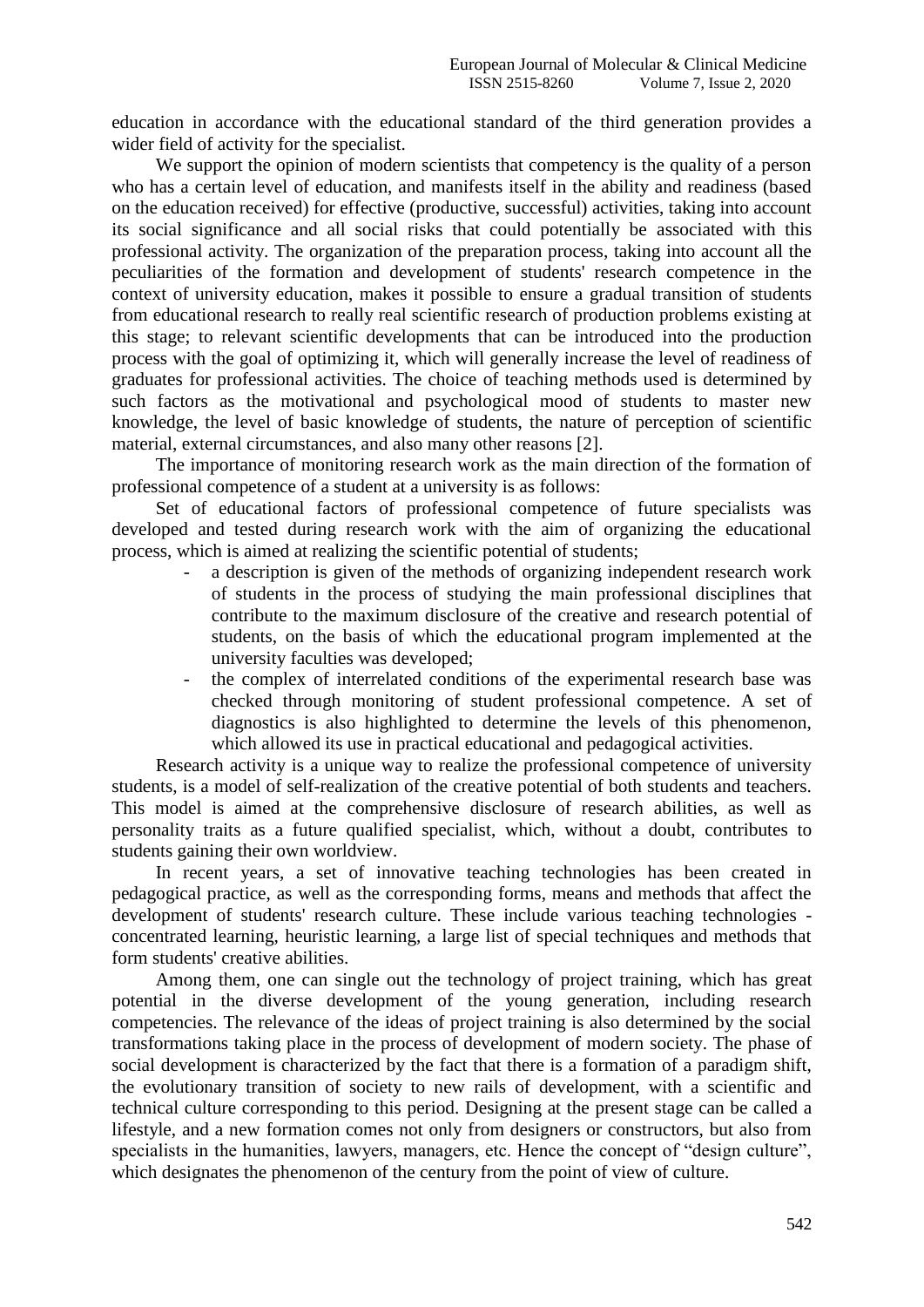The leading interactive teaching methods, in our opinion, are organizational and activity games, clubs, support of teachers in the process of acquiring research skills and abilities (interaction and cooperation of students with a teacher, help of teachers with students and, at the same time, raising their own research culture), filling research work, in addition, students attend special courses, which contributes to the acquisition of theoretical and practical knowledge and skills to carry out research activities. The result of this is the acquisition by students of the skills to organize and implement practical activities [3].

An important role in achieving the goals of higher education is given to project technology, since it affects many aspects of human life, in particular, research activity, which also includes education. The active use of design technologies is directly related to the task of increasing the effectiveness of training. In modern society, we can increasingly observe an appeal to project activities, which is clearly confirmed by the results of a survey of higher school teachers. Approximately ninety percent of teachers say that it is necessary to attract students to design and research activities; approximately seventy percent of the bachelors of technical and humanitarian specialties surveyed expressed a desire to engage in research and design activities within the study of academic disciplines. The number of participants in scientific competitions and conferences reflecting the results of the work has increased. The project method is presented as a flexible system for organizing the educational process, which favorably affects the desire to find the correct and comprehensive answers and the ability to verify the correctness of the answers received, monitoring the information obtained during the experiments.

Designing should be considered as the main type of cognitive and research activity of university students. The analysis of the characteristic features of the structure of the student's cognitive activity is the starting point in determining and developing optimal ways and means of managing educational activities. To summarize, we note a significant intensification of the process of students entering the cognitive activity. However, an analysis of student work, speeches and reports at conferences shows that in the vast majority of cases, design and research activity as a phenomenon does not differ in independence. This conclusion is also confirmed by the leaders of research and design work, noting that about 40% of students do not have the ability to independently put forward and substantiate a hypothesis, plan activities, formulate a goal, search and analyze the necessary information, perform an experiment, present research results, perform reflection, competently to build a report. This situation has arisen because students do not have experience in research and project activities. Students use the algorithm proposed by the teacher to perform work without special training, not possessing basic knowledge and skills that can be attributed to research or design activities, which in turn leads to a lack of internal motivation for the implementation of design work [4].

Choosing from the whole range of training methods used to form the students' research competence, we grouped them as follows:

- a group of reflective methods based on individual experiences, introspection, as well as awareness of one's own knowledge and skills in reality: self-esteem, introspection, etc .;

- a group of training and gaming techniques that provide intensive development of both individual and group experience, as well as the adjustment of knowledge and professional skills in specially defined conditions: business games, trainings, etc .;

- a group of innovative-activity methods, combining the latest educational technologies such as: modeling, creative process.

If we talk about the processes of comprehending and remembering the fundamental facts studied by students of the scientific industry and related theoretical generalizations, then this means mastering the factual side of knowledge. It is also especially important to master the material studied and the ability to use this knowledge in practice. It is for this reason that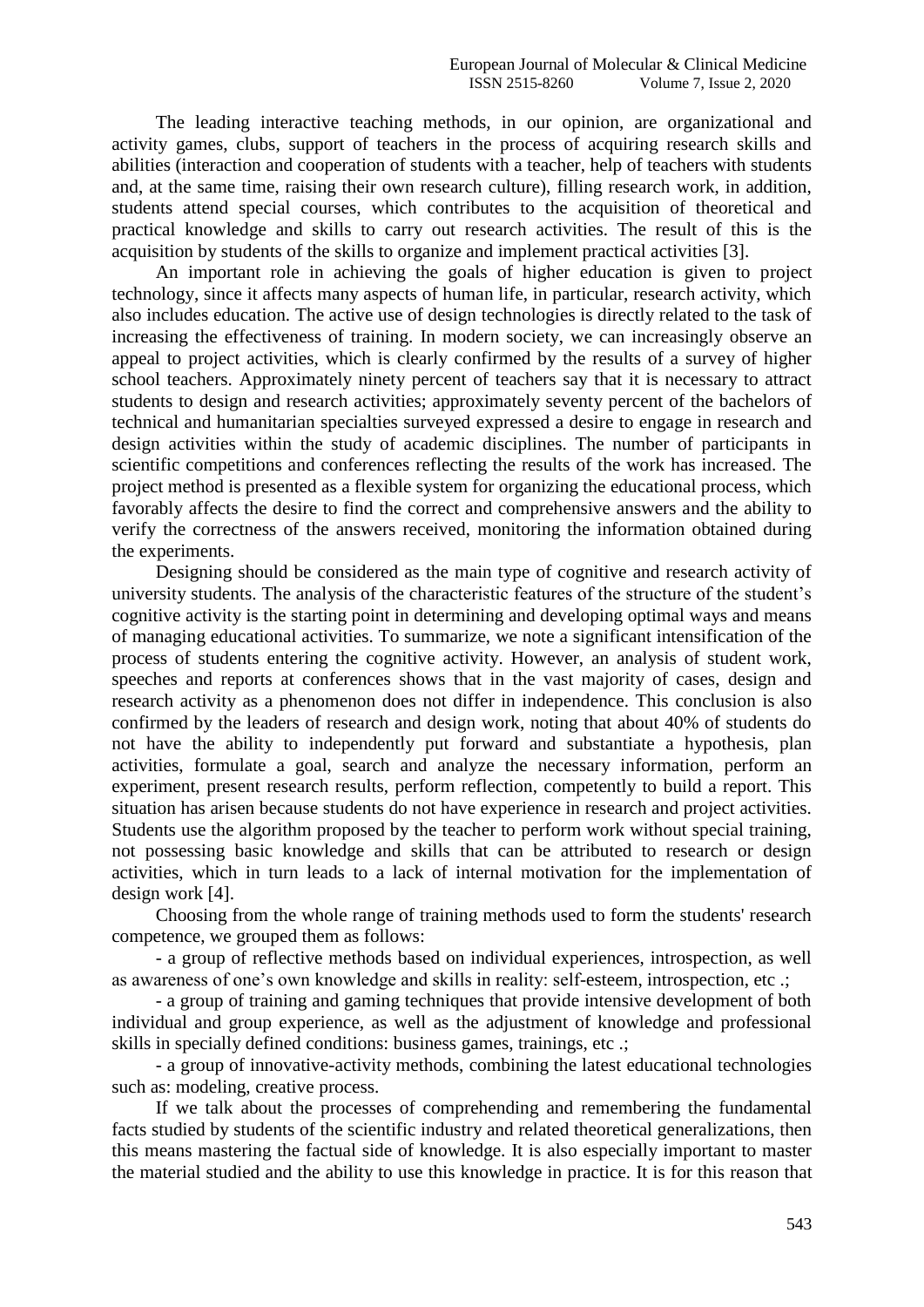it is generally accepted that any knowledge includes, in particular, the practical aspect, which makes it possible to use it in a wide variety of sectors of social, industrial and spiritual activity. From the foregoing, we can conclude that the possession of knowledge is directly related to the acquisition of a set of skills, as well as their application in a wide variety of educational and professional and life situations.

In the process of developing practical skills and abilities, as well as studying the factual side of knowledge, the development of thinking, memory, and creative inclinations of the teacher always takes place, including the development of his own scientific worldview and morality. To summarize, knowledge contains a powerful, great developmental potential that affects the intellectual, moral-aesthetic and worldview spheres of a developing personality. From the above facts, we can conclude that there is a complex internal structure of knowledge as a whole, about the existence of a formed system of interconnected components within it, which are important in the process of studying the material. Such components include a deep understanding of the acquired knowledge, their preservation in memory; the ability to reproduce factual material, as well as the theoretical generalizations arising from this; ability to use the acquired knowledge in practice; comprehensive development of creative inclinations in cognitive and practical activities, and finally - the formation of their own worldview and beliefs [5].

Often, teachers in universities are faced with a situation where a fairly large number of students have only superficial knowledge. It should also be noted that often students are not able to clearly and in the correct logical sequence repeat the theoretical material, and even more so use it in practice. Difficulties, in particular, lie in the fact that students are not trained to distinguish the generalized features of the studied processes and phenomena, compared with their differences, because outwardly the differences are more pronounced, moreover, the differences are more specific in contrast to the general signs, which have not so much obvious character. To identify them, you must have a formed abstract thinking.

In addition, there is also a difficulty of a different plan, consisting in the spiral nature of the cognitive process. No matter how well the teacher gives the teaching material and how high the cognitive activity of the students would not be, the perception and rethinking of the material being studied does not fully ensure its deep understanding. To solve these problems, students should conduct independent educational work with the goal of a more complete and thorough understanding of knowledge (in psychology there are two types of perception and understanding of the material being studied - primary and subsequent). It is natural and quite natural that the nature of this work is directly related to the volume of material being mastered, as well as the degree of its complexity. So, if the educational material is small in volume it is simple enough for assimilation, then often only primary perception is quite enough to comprehend it. But there is very little educational material of this type in university subjects (for example, theoretical mechanics). In the vast majority, without further independent work, an in-depth understanding of the knowledge gained is indispensable [5].

But the result of cognitive activity to comprehend the studied knowledge consists not only in understanding it. This process also has a significant positive impact on the level of intellectual abilities, worldview and morality of the student's personality. He develops the skills of analysis and comparison of the phenomena studied, isolates the main signs and properties and, in addition, the ability to reason and make logical conclusions, as well as highlight hypotheses and formulate theoretical generalizations. For educational activities of a student, motivations of an intellectual-cognitive nature are critically important, which should be understood and realized by the subject, the desire to systematize and deepen the knowledge gained as a thirst for knowledge. These motivations should be correlated with intellectual need, accompanied by a positive emotional tone and not fully saturated. Managing these motivations stimulates, overcoming fatigue, to devote an increasing amount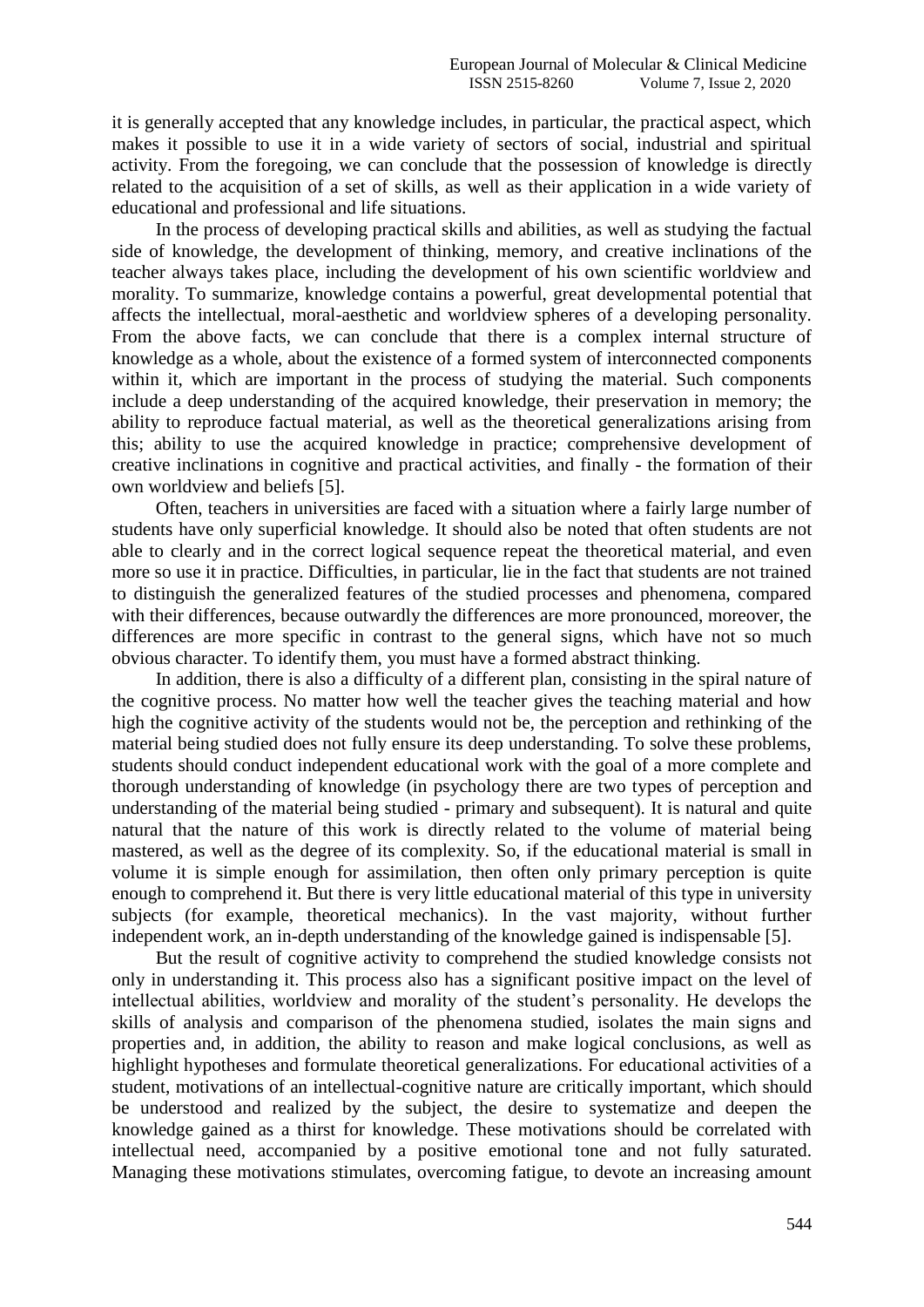of time to study, contrasting it with various distracting factors, to work enthusiastically and persistently on the implementation of educational tasks.

The increase in the amount of information that students have to learn at the university also positively affects the strengthening of the role and importance of the correct construction of independent cognitive activity. But at the same time, a contradiction arises between the sharply increased volume of students' independent work at the university and the almost complete absence of external regulation. Approximately half of the freshmen who took part in the survey said that in preparing for practical exercises they use exclusively either textbooks or lecture notes. It is established that in the vast majority of the recommended additional literature they do not study. For these reasons, they lack the skills to work with scientific literature, including methods for abstracting and taking notes of primary sources that are not mastered, and also lack skills in identifying and formulating the main problems and conclusions for solving these problems.

Universities are becoming the main source and leading professional resource base, thanks to which changes in the country's socio-economic structure are being formed. The emphasis on the quality education of a developing society, high human potential are dominant in the process of introducing various areas of transformation. An adequate socioeconomic policy both at the regional and especially at the federal level contributes to the buildup, concentration and effective use of the scientific and educational potential of universities and society as a whole [6]. The above methods for the formation of the research competence of university students are those indispensable conditions by which the personality of the personality is formed in the educational process, as well as preparation for future innovative professional activities is carried out.

Global changes in the world made us take a fresh look at the problem of personality formation in the world community. A number of scientists studying the training of future specialists indicate the need for young people to become involved in research activities that are of great importance for the formation of personality and its entry into the global educational space.

## **Conclusion**

Summing up the above, we believe that the improvement of the methodology for the formation of research competence is directly and closely connected with scientific work with students, which includes such points:

- educational work aimed at the formation in students of a complex of abilities and skills of educational and research work; disclosure of all laws, as well as methods of perception and understanding of scientific and theoretical material; the development and expansion of ideas that mastering knowledge of scientific field is impossible without active mental activity, without developing an independent approach to a thorough understanding of information;

- the organization of students' independent work on the assimilation and comprehension of lecture material, which is necessarily accompanied by self-control and introspection; the formation of a firm conviction that the strength and depth of professional training of students largely depends on the proper organization of independent work;

- teaching students to plan extracurricular educational activities with the obligatory alternation of classes in other disciplines;

- the organization of students' self-educational work in the course of their development of technologies and methods of independent learning.